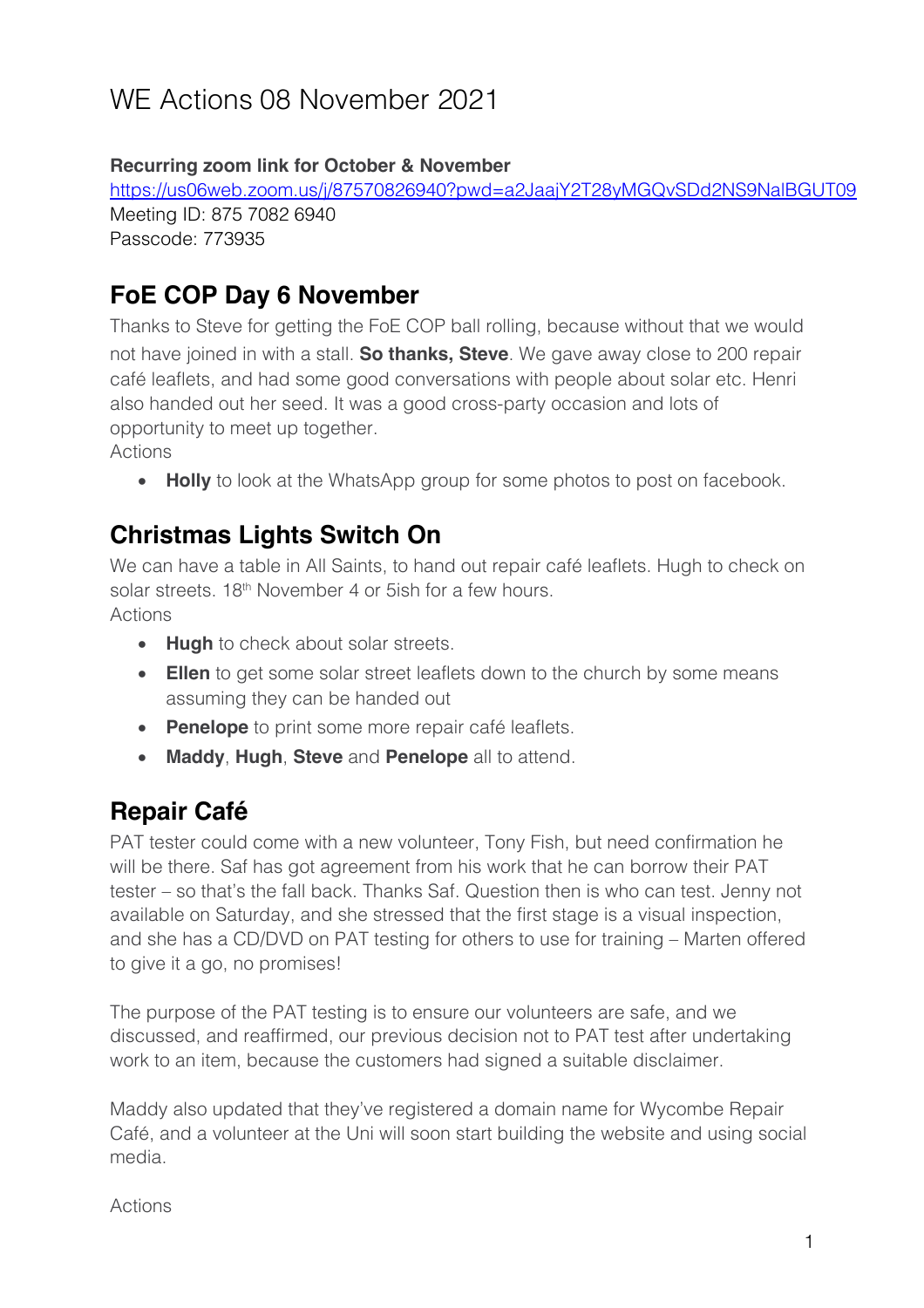- **Maddy** to check with Tony Fish and tell Saf if necessary
- **Jenny** and **Marten** to liaise about how to get the CD/DVD from Jenny to Marten by Weds/Thurs this week
- **Penelope** to modify the form to include a PAT test person confirming they have PAT tested prior to a volunteer undertaking work.
- **Penelope** (still) to sort out the funding that is owing to Maddy and herself from earlier in the year – it may be that the reserve of that would be enough.
- **Nigel** this means that for the time being we do not need to progress buying our own PAT tester, which we discussed previously.

# **Litter picking**

Chosen Grot Spot by the footbridge at Castle Place almost certainly Network Rail land – difficulties of access, safety etc etc. No volunteers to pick up the (doubtless) long process of getting permission from network rail to litter pick there. Saf had previously been in touch with Keiren, local area technician, about it, and will follow that up. We also don't have insurance, so litter pick to be another 'general town centre' one on 28<sup>th</sup> November, 11.30 for 11.45 at All Saints. Action

- **Fay** to approach litter picking team inside Bucks and arrange for a dozen litter pickers and hoops, and to enquire about branding high viz.
- **Saf** to follow up with Keiran

#### **Wycombe Environment Centre/Wycombe Resource Zone**

Penelope and Saf reported that the Environment Centre trustees met last week, and have decided to 'accept the challenge' of trying to relocate the Resource Zone into the town centre to become a hub for 'things environmental'. Approaches have been made to the Chiltern Centre and others to find a suitable premises. Saf and Penelope are now trustees.

As one of the issues WE comes up against time and again is funding, insurance, and being an unconstituted body, was this an opportunity for WE to become part of the Environment Centre?

Good discussion. Absolute certainty WE is mainstream and cross party, and must stay that way. Concerns that the Env Centre may not be so regarded, may not be interested in the things WE is doing, and WE might lose influence, for example when it comes to the verges conversation with the Council. But recognition of the impractical nature of our current unconstituted existence, and some helpful advice from Maddy about the Marsh and Micklefield Big Local needing Chiltern Rangers to provide 'services' for them.

Conclusion, to see if we can have the best of both worlds. Would the Environment Centre be willing to be WE's 'permanent partner' and provide insurance, put in bids and so forth, but WE to remain a 'rolling task and finish group' of the Community Board.